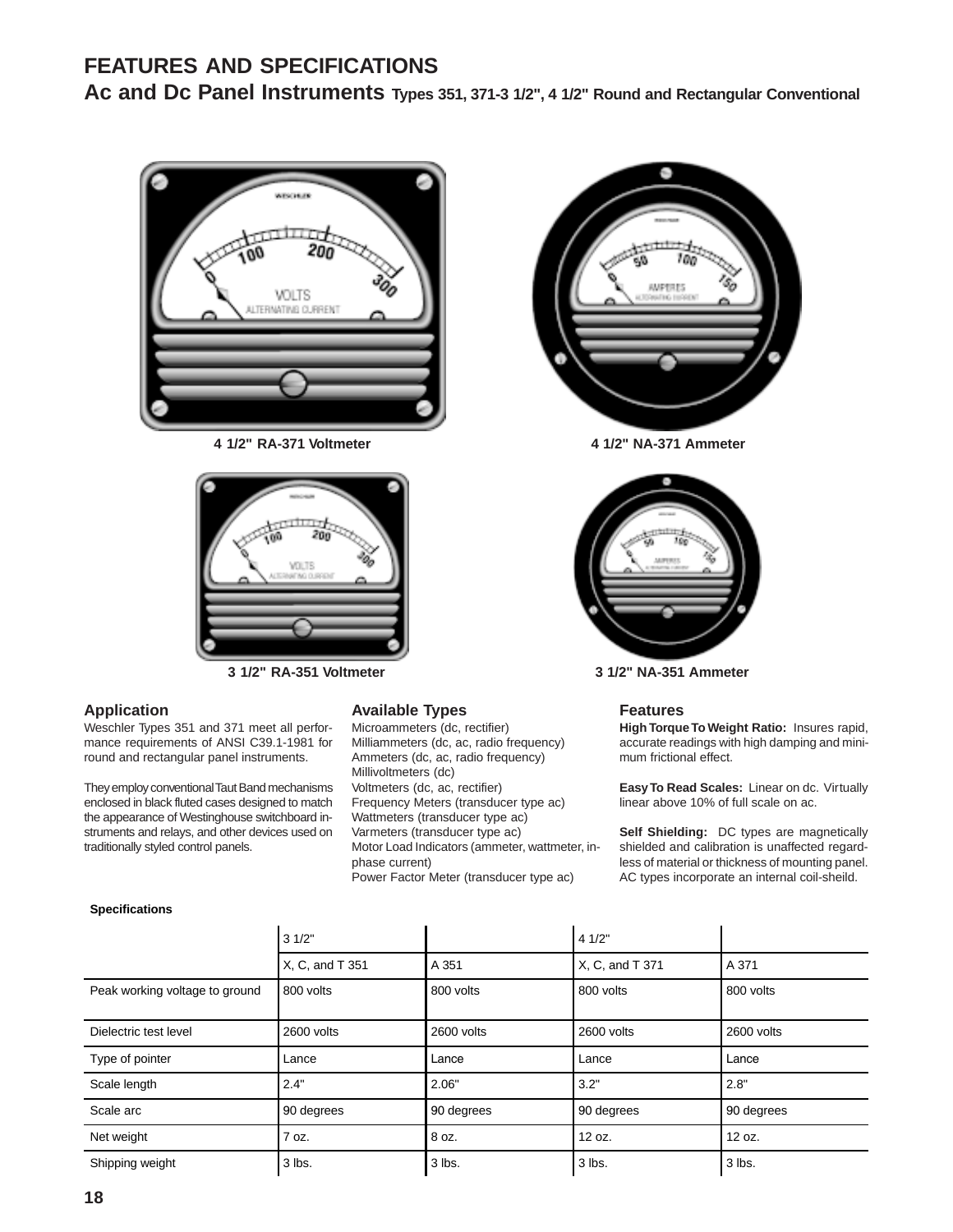# **FEATURES AND SPECIFICATIONS**

# **Ratings, Mechanisms, and Accuracy**

| <b>WESCHLER INSTRUMENTS</b>                                                                       |           |                                            |                                          |                          |                          | Ratings, Mechanisms, and Accuracy                                           |          |
|---------------------------------------------------------------------------------------------------|-----------|--------------------------------------------|------------------------------------------|--------------------------|--------------------------|-----------------------------------------------------------------------------|----------|
| Instrument                                                                                        |           |                                            | Case and TypeRange                       |                          | Range                    | Mechanism                                                                   | Accuracy |
|                                                                                                   |           |                                            | 31/2"                                    | 41/2"                    |                          |                                                                             |          |
|                                                                                                   |           |                                            | RX, NX 351                               | RX, NX 371               | 20 to 800                |                                                                             |          |
|                                                                                                   |           |                                            | RX, NX 351                               | RX, NX 371               | 1 to 800                 | Permanent-Magnet Moving-Coil  ± 2%                                          |          |
|                                                                                                   |           |                                            | RX, NX 351                               | RX, NX 371               | 1 to 50                  | Permanent-Magnet Moving-Coil  ± 2%                                          |          |
|                                                                                                   |           |                                            | <b>RX, NX 351</b>                        | RX, NX 371               | 15 to 1000               | Permanent-Magnet Moving-Coil  ± 2%                                          |          |
|                                                                                                   |           |                                            | RX, NX 351<br>RX, NX 351                 | RX, NX 371<br>RX, NX 371 | 50 to 500<br>1 to 800    | Permanent-Magnet Moving-Coil  ± 2<br>Permanent-Magnet Moving-Coil  ± 2%     |          |
|                                                                                                   |           |                                            | RA, NA 351                               | RA, NA 371               | 5 to 500                 |                                                                             |          |
|                                                                                                   |           |                                            | RA, NA 351                               | RA, NA 371               | 1 to 50                  |                                                                             |          |
|                                                                                                   |           |                                            | RA, NA 351                               | RA, NA 371               | 20 to 3000               |                                                                             |          |
|                                                                                                   |           |                                            | RA, NA 351                               | RA, NA 371               | 1.5 to 800               |                                                                             |          |
|                                                                                                   |           |                                            | RC, NC 351                               | <b>RC, NC 371</b>        | 100 to 500               | Rectifier with Permanent-Magnet Moving-Coil ± 2 - ±3%                       |          |
|                                                                                                   |           |                                            | RC, NC 351                               | RC, NC 371               | 1 to 10                  | Rectifier with Permanent-Magnet Moving-Coil $\pm 2 - \pm 3\%$               |          |
|                                                                                                   |           |                                            | <b>RC, NC 351</b>                        | RC, NC 371               | 5 to 600                 | Rectifier with Permanent-Magnet Moving-Coil + 2 - +3%                       |          |
|                                                                                                   |           |                                            | RT, NT 351                               | RT, NT 371               | 10 to 800                | Permanent-Magnet Moving-Coil  + 2%                                          |          |
| Radio Frequency Ammeters, Self-Contained*                                                         |           |                                            | RT, NT 351                               | RT, NT 371               | 1 to 20                  | Permanent-Magnet Moving-Coil  ± 2%                                          |          |
|                                                                                                   |           |                                            | RT, NT 351                               | RT, NT 371               | .                        | Thermocouple w / Permanent-Magnet Moving-Coil $\pm$ 2%                      |          |
|                                                                                                   |           |                                            | RX, NX 351                               | RX, NX 371               | 50-60 Су.                |                                                                             |          |
|                                                                                                   |           |                                            |                                          | RX, NX 371               | $1-10A$<br>120-480 V     | Permanent-Magnet Moving-Coil  ± 2%                                          |          |
|                                                                                                   |           |                                            | RX, NX 351                               | RX, NX 371               | $1-10A$<br>120-480 V     |                                                                             |          |
|                                                                                                   |           |                                            | RA, NA 351                               | RA, NA 371               | 5 A                      |                                                                             |          |
|                                                                                                   |           |                                            | RA, NA 351                               | RA, NA 371               | $.1 - 10A$               |                                                                             |          |
| Motor Load Indicators, In-Phase Current Type                                                      |           |                                            | .<br>RX, NX 351                          | RX 371<br>RX, NX 371     | 5 A<br>50 mV             | Permanent-Magnet Moving-Coil  ± 2%                                          |          |
|                                                                                                   |           |                                            |                                          |                          |                          |                                                                             |          |
| Ac Wattmeter with External Transducer (VP2-840)<br>Ac Varmeter with External Transducer (VV2-840) |           |                                            | <b>RX, NX 351</b><br>RX, NX 351          | RX, NX 371<br>RX, NX 371 | 5 A, 120 V<br>5 A, 120 V | Permanent-Magnet Moving-Coil  ± 2%                                          |          |
| Frequency Meter with External Transducer (VC2-841)                                                |           |                                            | RX, NX 351                               | RX, NX 371               | 60, 400 Hz               |                                                                             |          |
| Power Factor Meter with External Transducer (VF2-841)                                             |           |                                            | RX, NX 351                               | RX, NX 371               | 5 A, 120 V               | Permanent-Magnet Moving-Coil  ± 2%                                          |          |
| Suppressed Zero Voltmeter with External Transducer (VE2-841)                                      |           |                                            | RC, NC 351                               | <b>RC, NC 371</b>        | 110-130 V                | Permanent-Magnet Moving-Coil  ± 2%                                          |          |
| Thermometer with External Transducer (VT2-841)                                                    |           |                                            | <b>RX, NX 351</b>                        | RX, NX 371               | $0-200 °C$               |                                                                             |          |
| *Scales per FCC 73.39.                                                                            |           |                                            |                                          |                          |                          |                                                                             |          |
| <b>Application Data</b>                                                                           |           |                                            |                                          |                          |                          |                                                                             |          |
| <b>Ac Panel Instruments</b>                                                                       |           |                                            |                                          |                          |                          |                                                                             |          |
| Approximate Loss (Volt-Amperes) at 60 Hz                                                          |           |                                            |                                          |                          |                          |                                                                             |          |
| Full Scale Rating 20/20                                                                           |           | Conventional                               | <b>Full Scale Rating</b>                 | 20/20                    | Conventional             | 20/20 Conventional<br><b>Full Scale Rating</b>                              |          |
| 10-800 mA                                                                                         |           | 1 vA max. 1 vA max.                        | 2 V (moving iron)                        |                          | 3 vA max. 3 vA max.      | 100 V (moving iron) 3 vA max. 3 vA max.                                     |          |
| 1-3 A                                                                                             |           | 1 vA max. 1 vA max.                        | 3 V (moving iron)                        |                          | 3 vA max. 3 vA max.      |                                                                             |          |
| 5 A                                                                                               | 1vA max.  | 1 vA max.                                  | 5 V (moving iron)                        |                          | 3 vA max. 3 vA max.      | 150 V (moving iron) 3 vA max.<br>3 vA max.                                  |          |
| 8 A                                                                                               | 1vA max.  | 1 vA max.                                  | 8 V (moving iron)                        |                          | 3 vA max. 3 vA max.      | 200 V (moving iron) 3 vA max.<br>3 vA max.                                  |          |
| 10 A                                                                                              | 1 vA max. | 1 vA max.                                  | 10 V (moving iron)                       |                          | 3 vA max. 3 vA max.      | 300 V (moving iron) 3 vA max.<br>3 vA max.                                  |          |
| 15 A<br>20 A                                                                                      |           | 1 vA max. 1 vA max.<br>1 vA max. 1 vA max. |                                          |                          | 3 vA max. 3 vA max.      | 500 V (moving iron) 3 vA max.<br>3 vA max.<br>600 V (moving iron) 3 vA max. |          |
| 30 A                                                                                              |           | 2 vA max. 2 vA max.                        | 15 V (moving iron)<br>20 V (moving iron) |                          | 3 vA max. 3 vA max.      | 3 vA max.                                                                   |          |
| 50 A                                                                                              |           | 2 vA max. 2 vA max.                        | 30 V (moving iron)                       |                          | 3 vA max. 3 vA max.      |                                                                             |          |
|                                                                                                   |           |                                            | 50 V (moving iron)                       |                          | 3 vA max. 3 vA max.      |                                                                             |          |
| 1.5 V (moving iron) 3 vA max. 3 vA max.                                                           |           |                                            | 80 V (moving iron)                       |                          | 3 vA max. 3 vA max.      |                                                                             |          |
|                                                                                                   |           |                                            |                                          |                          |                          |                                                                             |          |
|                                                                                                   |           |                                            |                                          |                          |                          |                                                                             |          |
|                                                                                                   |           |                                            |                                          |                          |                          |                                                                             | 19       |

# **Application Data**

## **Ac Panel Instruments**

| Full Scale Rating 20/20                 |                     | Conventional        | <b>Full Scale Rating</b> | 20/20<br>Conventional | 20/20 Conventional<br><b>Full Scale Rating</b> |
|-----------------------------------------|---------------------|---------------------|--------------------------|-----------------------|------------------------------------------------|
| 10-800 mA                               |                     | 1 vA max. 1 vA max. | 2 V (moving iron)        | 3 vA max. 3 vA max.   | 100 V (moving iron) 3 vA max. 3 vA max.        |
| $1-3A$                                  |                     | 1 vA max. 1 vA max. | 3 V (moving iron)        | 3 vA max. 3 vA max.   |                                                |
| 5 A                                     |                     | 1yA max. 1 yA max.  | 5 V (moving iron)        | 3 vA max. 3 vA max.   | 150 V (moving iron) 3 vA max. 3 vA max.        |
| 8 A                                     |                     | 1yA max. 1 yA max.  | 8 V (moving iron)        | 3 vA max. 3 vA max.   | 200 V (moving iron) 3 vA max. 3 vA max.        |
| 10A                                     |                     | 1 vA max. 1 vA max. | 10 V (moving iron)       | 3 vA max. 3 vA max.   | 300 V (moving iron) 3 vA max. 3 vA max.        |
| 15A                                     |                     | 1 vA max. 1 vA max. |                          |                       | 500 V (moving iron) 3 vA max. 3 vA max.        |
| 20 A                                    |                     | 1 vA max. 1 vA max. | 15 V (moving iron)       | 3 vA max. 3 vA max.   | 600 V (moving iron) 3 vA max. 3 vA max.        |
| 30 A                                    | 2 vA max. 2 vA max. |                     | 20 V (moving iron)       | 3 vA max. 3 vA max.   |                                                |
| 50 A                                    |                     | 2 vA max. 2 vA max. | 30 V (moving iron)       | 3 vA max. 3 vA max.   |                                                |
|                                         |                     |                     | 50 V (moving iron)       | 3 vA max. 3 vA max.   |                                                |
| 1.5 V (moving iron) 3 vA max. 3 vA max. |                     |                     | 80 V (moving iron)       | 3 vA max. 3 vA max.   |                                                |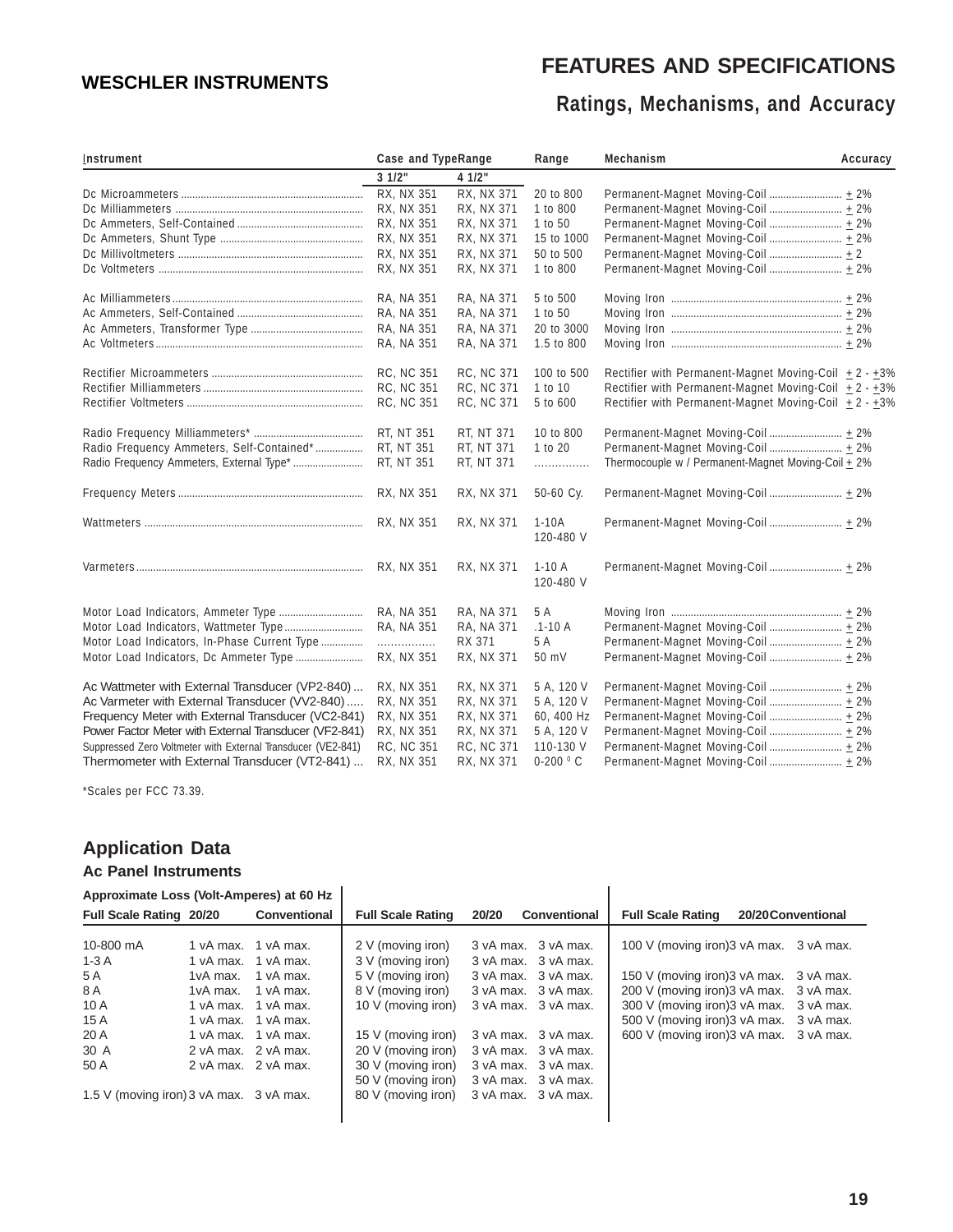н

Ĥ

# **FEATURES AND SPECIFICATIONS Ac and Dc Panel Instruments**

## **Rectangular Type (R-351, R-371) Outline Drilling Dimensions**



|                  | <b>Ac and Dc Panel Instruments</b>                                                                                                                         |                    |        | <b>WESCHLER INSTRUMENTS</b> |                                       |                       |                                        |           |       |        |           |            |
|------------------|------------------------------------------------------------------------------------------------------------------------------------------------------------|--------------------|--------|-----------------------------|---------------------------------------|-----------------------|----------------------------------------|-----------|-------|--------|-----------|------------|
|                  | Rectangular Type (R-351, R-371) Outline Drilling Dimensions                                                                                                |                    |        |                             |                                       |                       |                                        |           |       |        |           |            |
| А<br>8           | в<br>₽<br>↓<br>$\frac{3}{8}$<br>When Viewed from Rear                                                                                                      | $rac{5}{16}$       |        |                             | Threaded<br>Terminal<br>$\frac{3}{4}$ | -28<br><b>Threads</b> | $J(4$ Holes) $7$<br>ĸ<br>Drilling Plan |           |       |        |           |            |
| Type             | hstrument                                                                                                                                                  | Standard Terminal* | Α      | Dimension in Inches<br>В    | $\mathbf C$                           | D                     | Е<br>(Thread Size)                     | F         | G     | Н      | J<br>Dia. | Κ          |
| RA-351           | Ac Voltmeters, Ac Milliammeters, and Ac<br>Ammeters through 20 Amps                                                                                        | Threaded Type      | 3      | 11/2                        | 1 19/32                               | $.170**$              | .112 to 40 (4-40)                      | 2.795     | 3.182 | 11/8   | 1/8       | 2 13/16    |
| RA-351           | Ac Ammeters 30 through 50 Amps                                                                                                                             | Threaded Type      | 3      | $11/2$                      | 15/8                                  | $.170**$              | .112 to 40 (4-40)                      | 2.795     | 3.182 | 11/8   | 1/8       | 2 13/16    |
| RC-351<br>RX-351 | All (Except Dc Millivoltmeters and<br>Self-Contained Dc Ammeters Above 10 Amps)                                                                            | Threaded Type      | 3      | 11/2                        | 11/8                                  | $.156**$              | .112 to 40 (4-40)                      | 2.795     | 3.182 | 11/8   | 1/8       | 213/16     |
| RT-351           | All Thermocouple Types                                                                                                                                     | Threaded Type      | 3      | 11/2                        | 11/4                                  | $.156**$              | .112 to 40 (4-40)                      | 2.795     | 3.182 | 11/8   | 1/8       | 213/16     |
| RX-351           | Dc Millivoltmeters and Self-Contained Avobe<br>10 Amps                                                                                                     | Threaded Type      | 3      | 11/2                        | 11/8                                  | $.156**$              | .112 to 40 (4-40)                      | 2.795     | 3.182 | 11/8   | 1/8       | 213/16     |
| RX-371           | All (Except Dc Millivoltmeters and<br>Self-Contained Dc Ammeters Above 10 Amps)                                                                            | Threaded Type      | 331/32 | 163/64                      | 11/2                                  | $.156***$             | .138 to 32 (6-32)                      | 3 2 5/3 2 | 4.240 | 11/2   | 3/16      | 3 1 3 / 16 |
| RA-371<br>RT-371 | All                                                                                                                                                        | Threaded Type      | 331/32 | 163/64                      | 11/2                                  | $.156***$             | .138 to 32 (6-32)                      | 3 25/32   | 4.240 | 11/2   | 3/16      | 313/16     |
| RX-371           | Dc Millivoltmeters and Self-Contained Dc<br>Ammeters Above 10 Amps                                                                                         | Threaded Type      | 331/32 | 163/64                      | 11/2                                  | $.156***$             | .138 to 32 (6-32)                      | 3 25/32   | 4.240 | $11/2$ | 3/16      | 313/16     |
| 20               | *All terminals are spaced 1/2 inch on each side of vertical centerline.<br>**Terminals located above centerline.<br>***Terminals located below centerline. |                    |        |                             |                                       |                       |                                        |           |       |        |           |            |